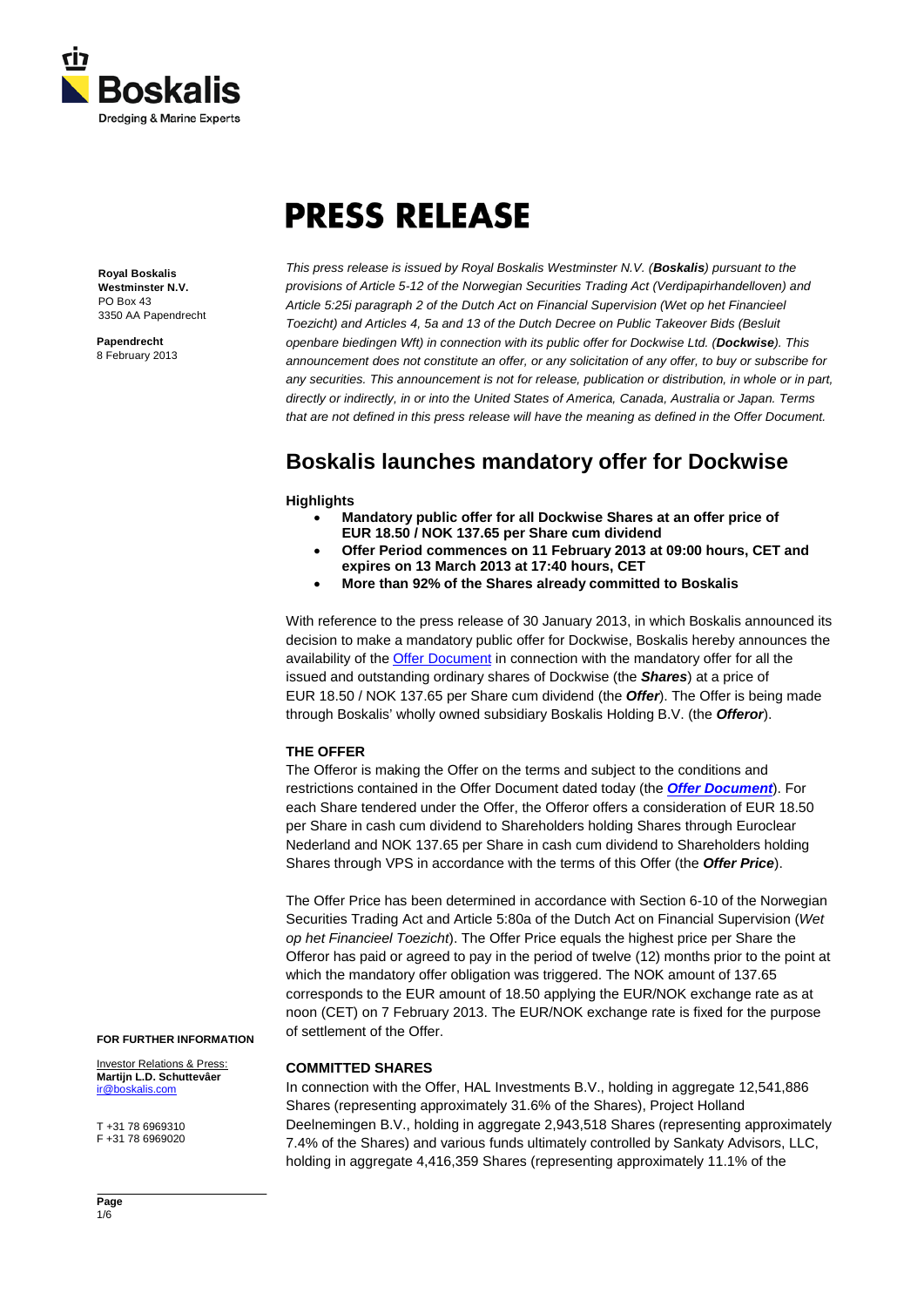

**Papendrecht** 8 February 2013 Shares), have irrevocably undertaken to tender all their Shares under the terms and conditions of this Offer Document.

HAL Investments B.V., Project Holland Deelnemingen B.V. and various funds ultimately controlled by Sankaty Advisors, LLC did not receive any information in connection with the Offer that is not included in the Offer Document.

# **OWNED SHARES**

As at the date of the Offer Document, Boskalis holds 16,722,812 Shares representing approximately 42.19 % of the Shares.

Together with the irrevocable commitments obtained from HAL Investments B.V., Project Holland Deelnemingen B.V. and various funds ultimately controlled by Sankaty Advisors, LLC, this means that approximately 92.39% of the Shares is already acquired by, or committed to, Boskalis.

#### **OFFER PERIOD**

The Offer Period shall commence on 11 February 2013 at 09:00 (CET) and expires on 13 March 2013 at 17:40 hours (CET). Pursuant to an exemption granted by the AFM in respect of Article 14, paragraph 3 of the Decree, the Offer Period has been determined at 4 weeks and 2 Business Days.

# **ACCEPTANCE BY SHAREHOLDERS**

In order for Shareholders holding Shares through VPS to accept the Offer, a VPS Acceptance Form must be correctly filled out, signed and delivered to, and received by, the Norwegian Receiving Agent prior to the end of the Offer Period.

Shareholders holding Shares through Euroclear Nederland must have validly made their acceptances known via their bank or broker to the Netherlands Receiving Agent prior to the end of the Offer Period to accept the Offer.

Reference is made to Sections 6.7.2 through 6.7.4 of the Offer Document.

#### **SETTLEMENT**

Shareholders who have validly tendered and transferred (*geleverd*) their Shares for acceptance pursuant to the Offer prior to the expiry of the Offer Period will receive the Offer Price in respect of each Share tendered five (5) Business Days after the expiry of the Offer Period, being on 20 March 2013.

The Offer Price will be settled in cash in EUR with respect to Shareholders holding shares through Euroclear Nederland and Shareholders individually recorded in the register of members of Dockwise. The Offer Price will be settled in cash in NOK with respect to Shareholders holding shares through VPS.

# **DELISTING AND COMPULSORY ACQUISITION**

The purchase of Shares by the Offeror pursuant to the Offer, among other things, will reduce the number of Shareholders and the number of Shares that might otherwise trade publicly.

As soon as possible following completion of the Offer, the Offeror will apply for delisting of the Shares on Euronext Amsterdam. The Offeror also intends to apply for a delisting of the Shares from the Oslo Børs in the event that the requirements for the delisting of Dockwise are met.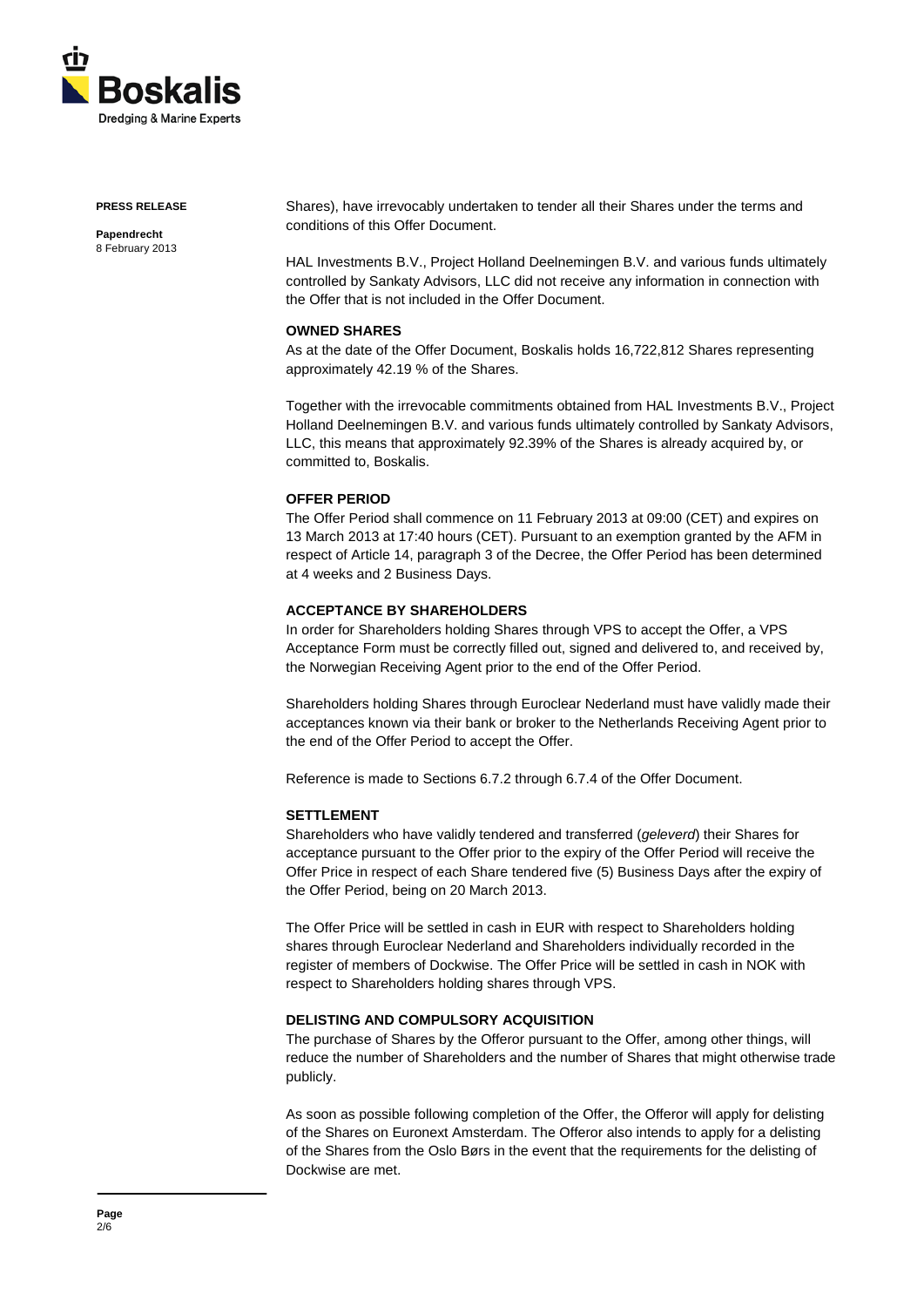

**Papendrecht** 8 February 2013 It is the intention of the Offeror to complete a compulsory acquisition (squeeze-out) of the remaining Shares (if any) as soon as possible following completion of the Offer.

#### **ANNOUNCEMENTS**

Announcements issued by or on behalf of the Offeror regarding the Offer and/or the Offer Document will be made available through Oslo Børs' electronic information system (www.newsweb.no) under Dockwise's ticker code "DOCK" and on the website of Boskalis (www.boskalis.com). In addition, any such announcement will be made publicly available by press release.

#### **OFFER DOCUMENT AND FURTHER INFORMATION**

The Offeror is making the Offer on the terms and subject to the conditions and restrictions contained in the Offer Document, which will be available as of today.

This announcement contains selected, condensed information regarding the Offer and does not replace the Offer Document. The information in this announcement is not complete and additional information is contained in the Offer Document.

Shareholders are advised to review the Offer Document in detail and to seek independent advice where appropriate in order to reach a reasoned judgment in respect of the Offer and the content of the Offer Document.

Copies of the Offer Document will be distributed to the Shareholders registered in Dockwise's shareholders register as at the date of the Offer Document, except for Shareholders in jurisdictions where the Offer Document may not be lawfully distributed

Further, copies of the Offer Document are also available free of charge at the website of Boskalis (www.boskalis.com) and at the offices of Nordea Bank Norge ASA (the *Norwegian Receiving Agent*) and ABN AMRO Bank N.V. (the *Netherlands Receiving Agent*) (together *the Receiving Agent*) and the Offeror:

#### **Nordea Bank Norge ASA**

Securities Services- Issuer Services P.O. Box 1166 Sentrum NO-0107 Oslo Norway Telephone: + 47 22 48 62 62 Telefax: + 47 22 48 63 49

# **ABN AMRO Bank N.V.**

Department Equity Capital Markets HQ 7050 Gustav Mahlerlaan 10 1082 PP AMSTERDAM The Netherlands Telephone: +31 20 344 2000 Fax:+31 20 628 8481

#### **The Offeror**

Boskalis Holding B.V. Rosmolenweg 20 3356 LK Papendrecht The Netherlands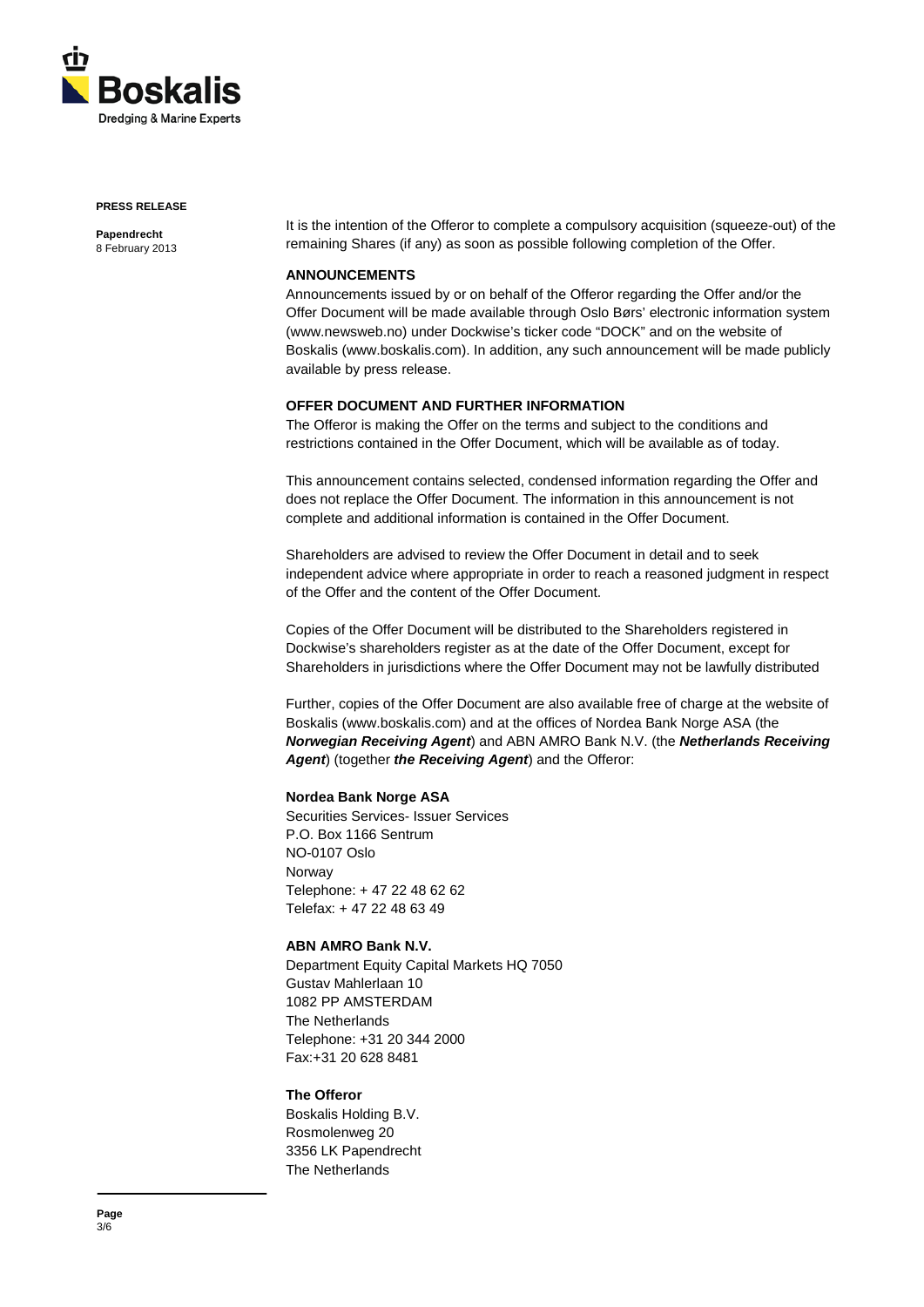

**Papendrecht** 8 February 2013

#### **RESTRICTIONS**

The Offer is being made with due observance of such statements, conditions and restrictions as are included in the Offer Document. The Offeror reserves the right to accept any tender under the Offer, which is made by or on behalf of a Shareholder, even if it has not been made in the manner set out in the Offer Document.

The Offer is not being made, and the Shares will not be accepted for purchase from or on behalf of any Shareholder, in any jurisdiction in which the making of the Offer or acceptance thereof would not be in compliance with the securities or other laws or regulations of such jurisdiction or would require any registration, approval or filing with any regulatory authority not expressly contemplated by the terms of the Offer Document. Persons obtaining the Offer Document are required to take due note and observe all such restrictions and obtain any necessary authorisations, approvals or consents (to the extent applicable). Outside of the Netherlands and the United States, no actions have been taken (nor will actions be taken) to make the Offer possible in any jurisdiction where such actions would be required. In addition, the Offer Document has not been filed with nor recognised by the authorities of any jurisdiction other than the Netherlands and Norway. Neither the Offeror, nor Boskalis nor any of its advisers accepts any liability for any violation by any person of any such restrictions. Any person (including, without limitation, custodians, nominees and trustees) who forwards or intends to forward the Offer Document or any related document to any jurisdiction outside the Netherlands or Norway should carefully read Sections 2, 3 and 4 of the Offer Document (Statement by the Offeror, Important Information and Restrictions) before taking any action. The release, publication or distribution of the Offer Document in or to jurisdictions other than the Netherlands or Norway may be restricted by law and therefore persons into whose possession the Offer Document comes should inform themselves about and observe such restrictions. Any failure to comply with any such restrictions may constitute a violation of the law of any such jurisdiction. This announcement is not to be published or distributed in or to Canada or Japan.

#### *Notice to U.S. holders of Shares*

The Offer will be made for the securities of a Bermuda company and is subject to disclosure requirements which differ from those of the United States. The financial information of Dockwise included or referred to in this announcement has been prepared in accordance with International Financial Reporting Standards as adopted by the European Union and, accordingly, may not be comparable to financial information of U.S. companies or companies whose financial statements are prepared in accordance with generally accepted accounting principles in the United States. The Offer will be made in the United States pursuant to the applicable U.S. tender offer rules and otherwise in accordance with the applicable regulatory requirements in Norway and The Netherlands. Accordingly, the Offer will be subject to disclosure and other procedural requirements, including with respect to withdrawal rights, offer timetable, settlement procedures and timing of payments, that are different from those applicable under U.S. domestic tender offer procedures and law. The receipt of cash pursuant to the Offer by a U.S. holder of Shares will be a taxable transaction for U.S. federal income tax purposes and may be a taxable transaction under applicable state and local, as well as foreign and other tax laws. Each holder of Shares is urged to consult his independent professional advisor immediately regarding the tax consequences of acceptance of the Offer. It may be difficult for U.S. holders of Shares to enforce their rights and claims arising out of the U.S. federal securities laws, since the Offeror and Dockwise are located in a country other than the United States, and some or all of their officers and directors may be residents of a country other than the United States. U.S. holders of Shares may not be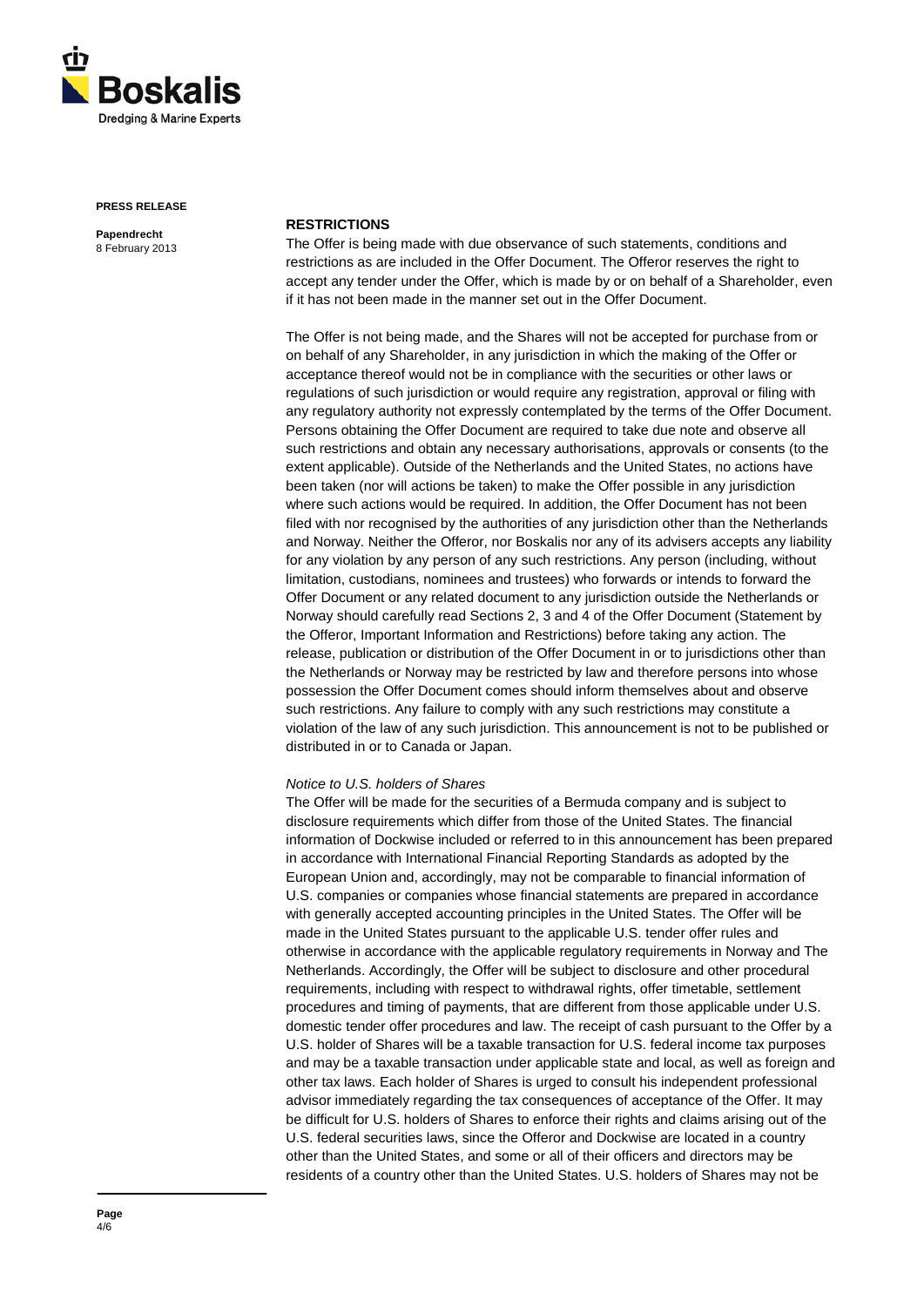

**Papendrecht** 8 February 2013 able to sue a non-U.S. company or its officers or directors in a non-U.S. court for violations of the U.S. securities laws. Further, it may be difficult to compel a non-U.S. company and its affiliates to subject themselves to a U.S. court's judgment.

In accordance with standard Norwegian and Dutch practice and pursuant to Rule 14e-5(b) of the U.S. Securities Exchange Act of 1934, as amended, the Offeror or its nominees, or its brokers (acting as agents), or affiliates of the Offeror's financial advisors, may from time to time make certain purchases of, or arrangements to purchase, Shares outside of the United States, other than pursuant to the Offer, before or during the period in which the Offer remains open for acceptance. These purchases may occur either in the open market at prevailing prices or in private transactions at negotiated prices. To the extent required in Norway or in the Netherlands, any information about such purchases will be announced by press release and posted on the website of Boskalis at www.boskalis.com.

### *Canada and Japan*

The Offer is not, directly or indirectly, being made in or into, or by use of the mailing systems of, or by any means or instrumentality (including, without limitation, electronic mail, post, telephone, facsimile, telex or electronic transmission) of interstate or foreign commerce of, or of any facility of a securities exchange of Canada and Japan, and the Offer cannot be accepted by any such use, means, instrumentality or facility or from within Canada or Japan. Accordingly, the Offer Document and any related documents are not being and must not be mailed or otherwise distributed or sent in or into Canada or Japan or to such persons in their capacity of custodians, trustees, or nominees holding shares for Canadian and Japanese persons. Persons receiving such documents (including, without limitation, custodians, nominees and trustees) must not distribute or send them into such jurisdictions and doing so will render invalid any relevant purported acceptance of the Offer.

# **FORWARD-LOOKING STATEMENTS**

The Offer Document includes "forward-looking statements", including statements about the expected timing and completion of the Offer. Forward-looking statements involve known or unknown risks and uncertainties because they relate to events and depend on circumstances that all occur in the future. Generally, words such as may, should, aim, will, expect, intend, estimate, anticipate, believe, plan, seek, continue or similar expressions identify forward-looking statements. Although the Offeror and Boskalis believe that the expectations reflected in such forward-looking statements are based on reasonable assumptions, no assurance can be given that such statements will be fulfilled or prove to be correct, and no representations are made as to the future accuracy and completeness of such statements. The forward-looking statements involve unknown risks, uncertainties and other factors, many of which are outside the control of the Offeror and Boskalis, and are difficult to predict. These forward-looking statements are not guarantees of future performance. Any such forward-looking statements must be considered together with the fact that actual events or results may vary materially from such forward-looking statements due to, among other things, political, economic or legal changes in the markets and environments in which the Offeror and Boskalis do business, to competitive developments or risks inherent to the business plans of the Offeror and Boskalis, and to uncertainties, risk and volatility in financial markets and other factors affecting the Offeror and Boskalis.

The Offeror and Boskalis undertake no obligation to publicly update or revise any forward-looking statements, whether as a result of new information, future events or otherwise, except as required by applicable laws and regulations or by any appropriate regulatory authority.